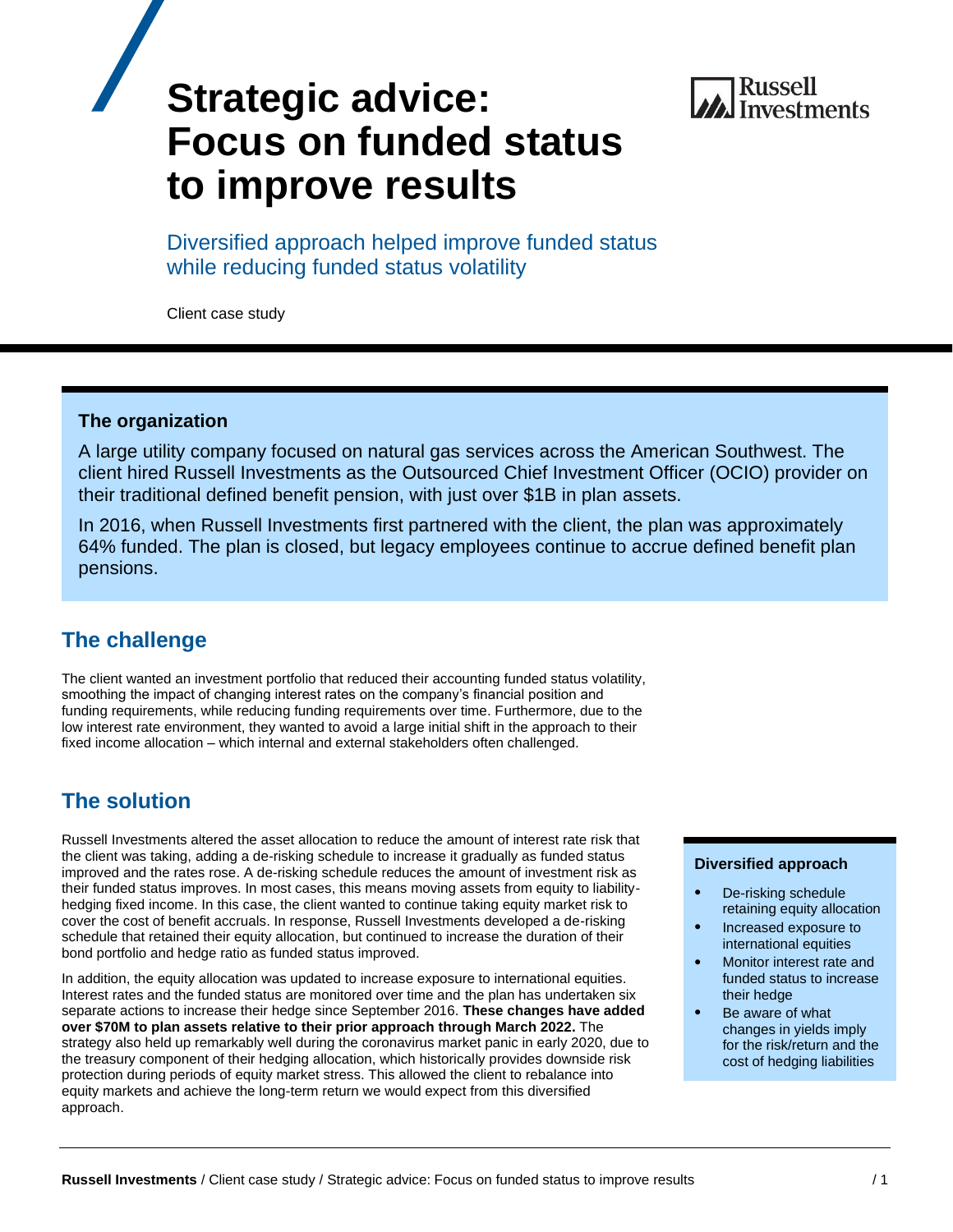## **The results**

Since partnering with Russell Investments, the strategic advice has added over \$70M and improved funded status by over 5% versus the legacy strategic asset allocation (as shown in Exhibit 1). The benefits were even more significant during the downturn in early 2020, as funded status was over 5% higher amid the downturn. As of March 31, 2022, the funded status is 94%, a result of both the strategic asset allocation and contributions, due to the policy of funding above the minimum required levels. In addition, funded status has been more stable as interest rates declined from 2018 through mid-2020, driving plan liabilities higher.

The benefits of this approach have been maintained even as rates have risen in early 2022. In fact, rising rates have created an opportunity: Higher treasury yields imply higher future long term returns on all assets and the "cost" of hedging liabilities has declined with long treasury bond prices. Sponsors can now consider whether to reduce funded status risk while maintaining their expected return from the end of 2021 or staying with their current approach and targeting higher returns over time. A well-managed pension plan focuses on managing funded status risk, reducing risk as the funded status improves and the need for higher future returns declines.

#### **Exhibit 1: Funded status comparison - Value add of strategic advice**



Through the end of 1Q 2022, funded status has improved 5.36% versus the legacy portfolio since Russell Investments began working the client.

Data is from 9/1/2016 to 3/31/2022. Assets and liabilities used to calculate funded status are unaudited and subject to change. Comparison of estimated legacy allocation to the actual results are shown for reference and intended to show the long-term benefits of our strategic asset allocation advice.